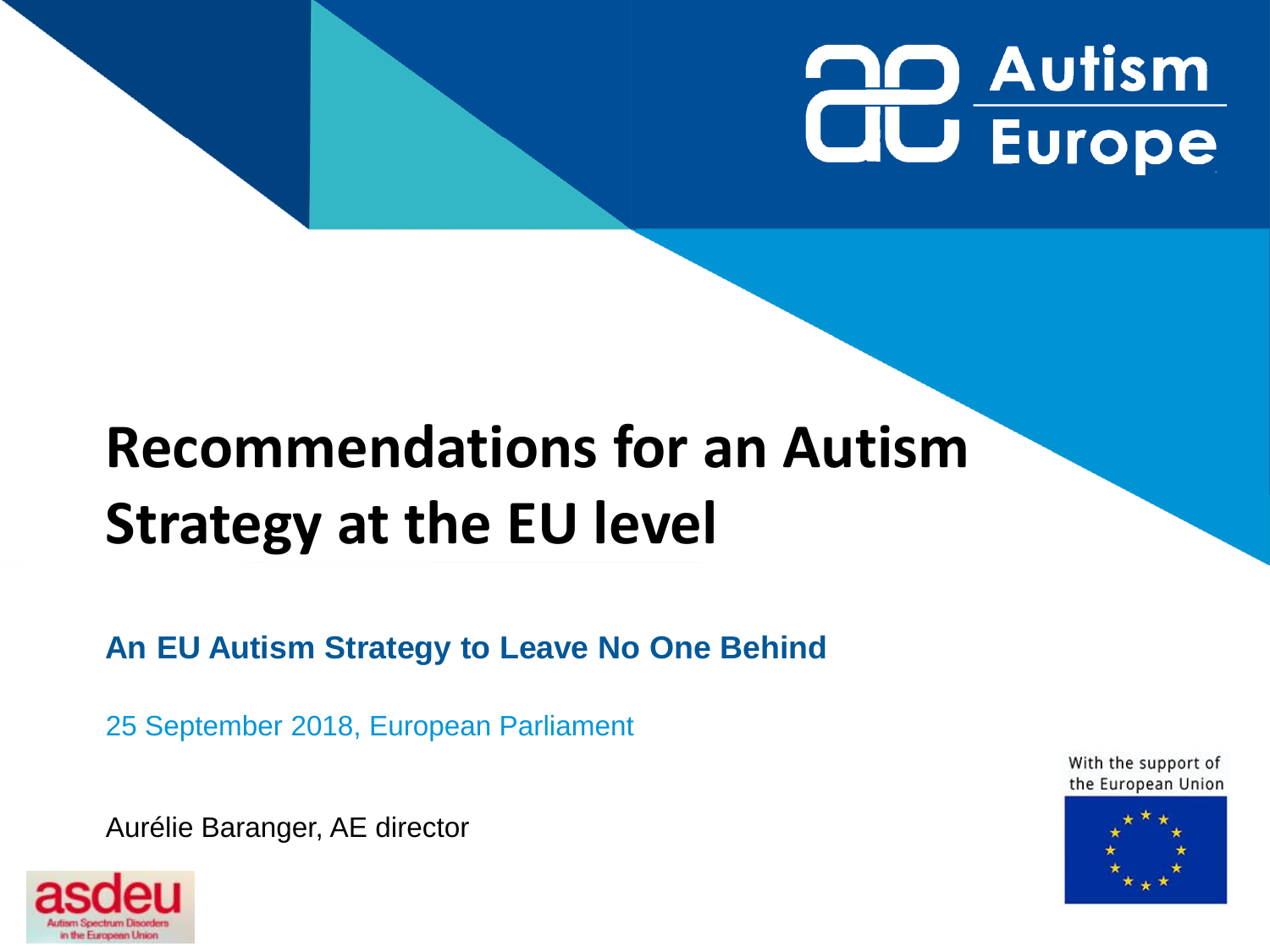

#### **States' autism policies Autism and policy**

**State of the art on Member** 

In the framework of ASDEU, Autism-Europe's objectives were to**:** 



- Assess **health, education and existing social policies in Member States** to support people with autism from all ages, communities and concerned families.

To do this Autism-Europe produced a **mapping through a literature review and a stakeholders consultation.** 

- Make **recommendations for a public health plan for autism**





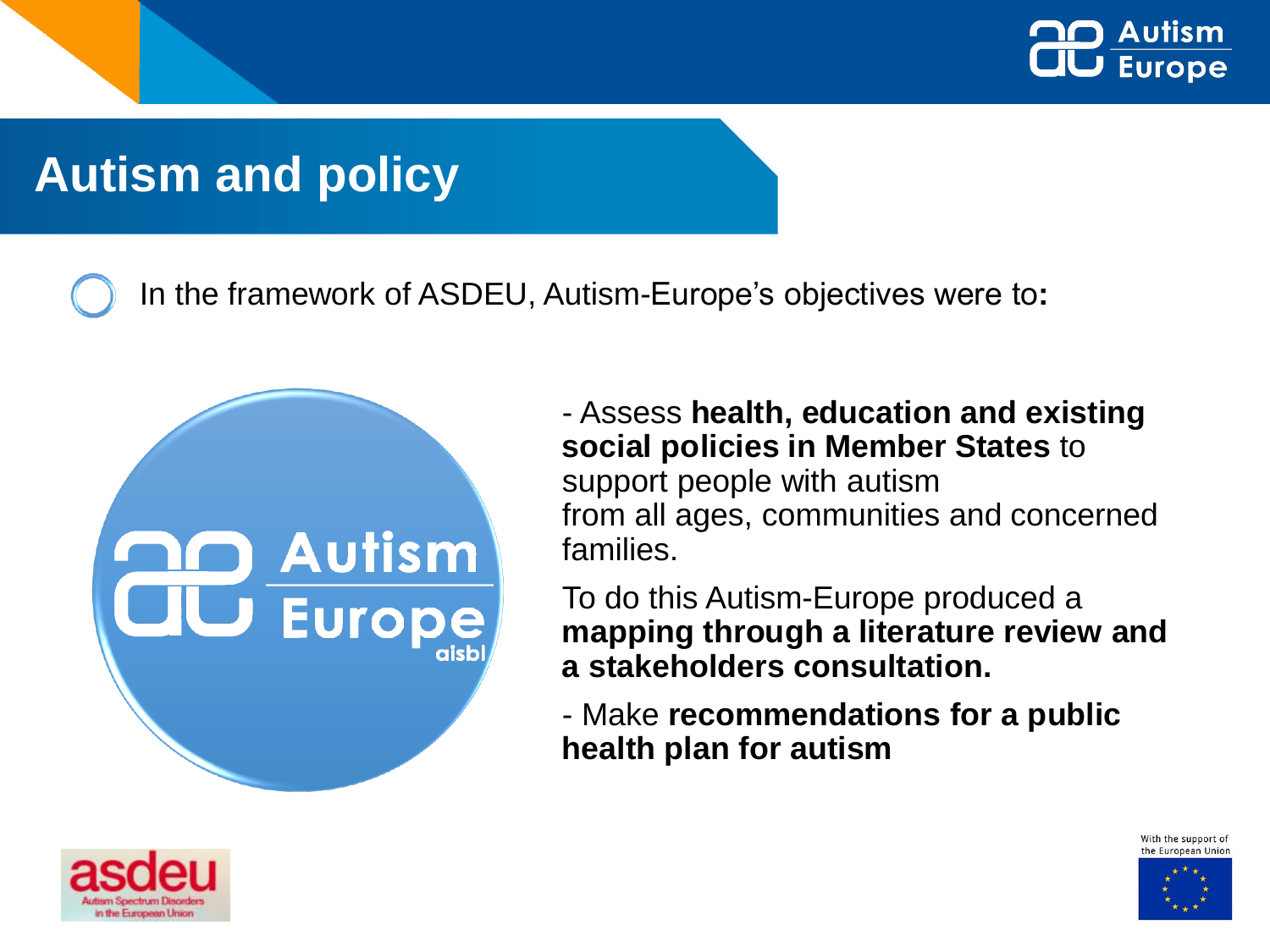

#### **Objectives of the mapping**

- Identification of **existing policies and the level of support** in the European Union **to respond to issues faced by autistic people** and their families
- Identification of **gaps and challenges by surveying interested stakeholders**
- The core areas covered are: **healthcare, education, access to employment and to lifelong support**.

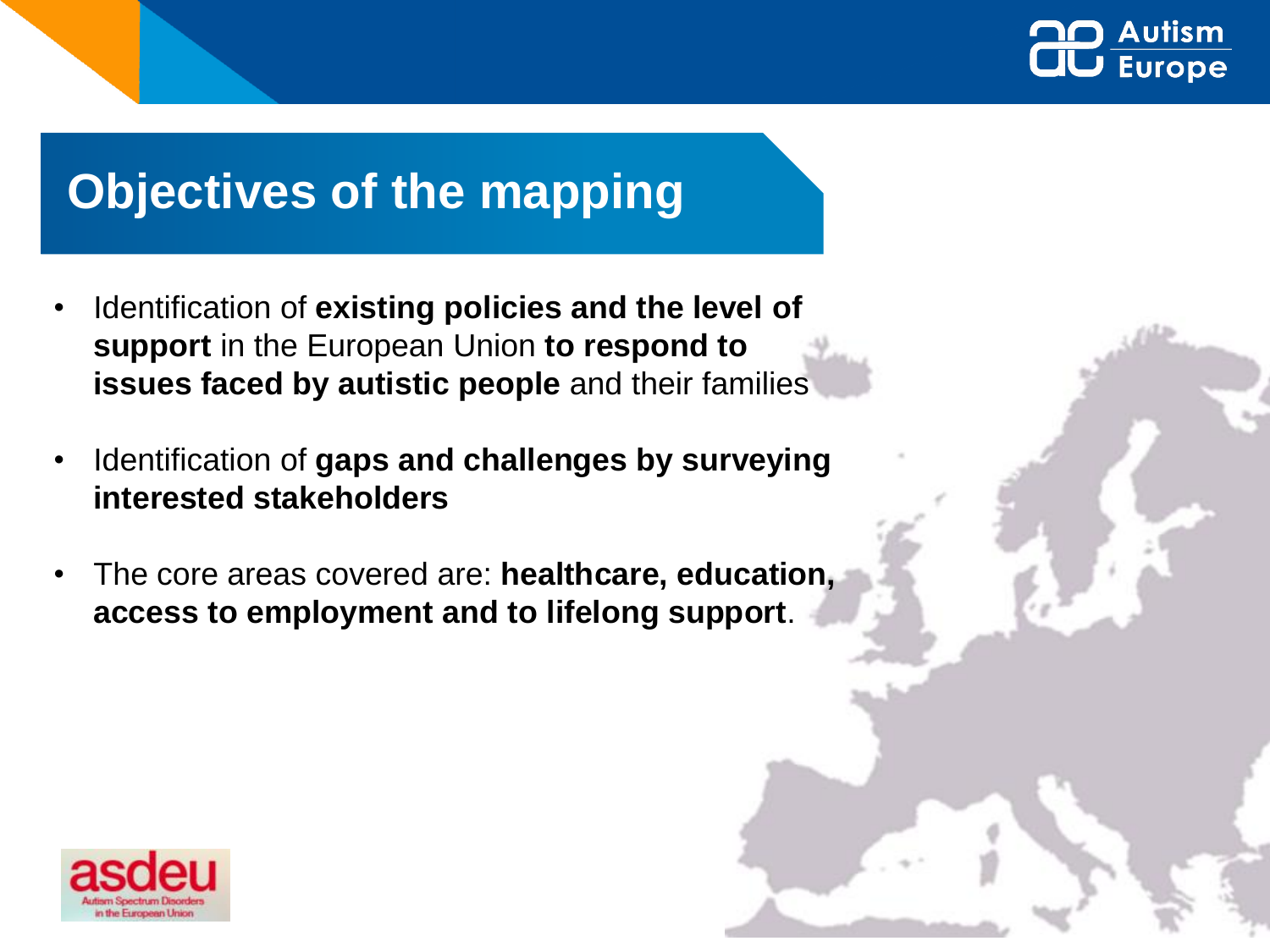

### **Methodology of the mapping**

The **UN Convention on the Rights of Persons with Disabilities (UNCRPD)**  – **ratified by the EU and 28 EU member States** - served as a benchmark to assess the respect of the rights of people with autism.

- Countries reports submitted to the **UN Committee on the Rights of Persons with Disability** and alternative reports from civil society groups feeding into the UN monitoring process is part of the documents reviewed.
- At a later stage, **UNCRPD focal points** in the ministries of the member states were also contacted to provide feedback on the data reported



With the support of the European Ur

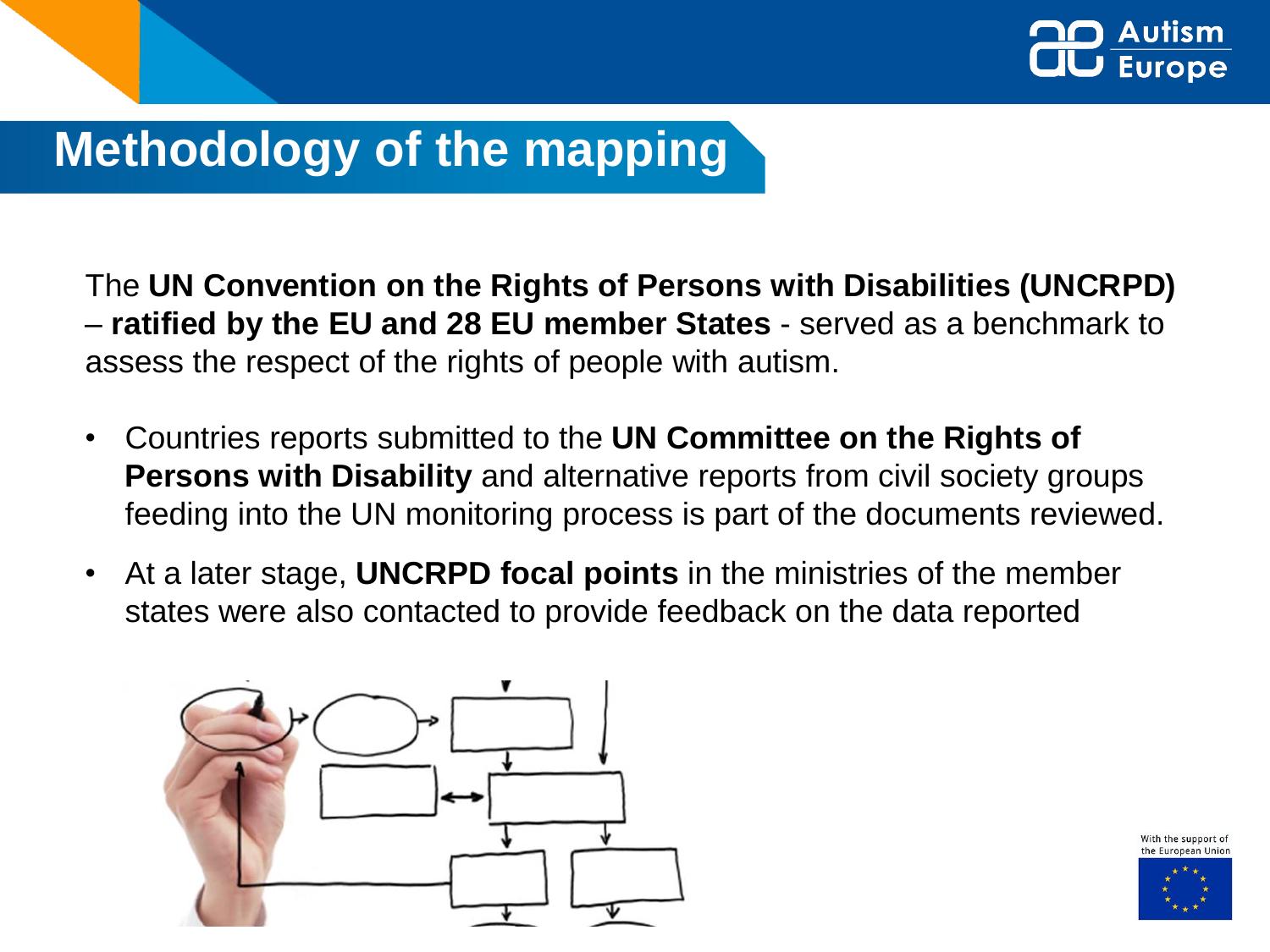

### **Current response to autism needs**

- The **current response** to the needs of people with autism and their families across the **European Union**  is **very diverse**
- The ratification of the United Nations Convention on the Rights of Persons with Disabilities (UNCRPD) has had an impact on policy and autism service provision at national levels.
- One of the main impacts of the UNCRPD is the **gradual deinstitutionalisation** taking place across the region, in line with Article 19.







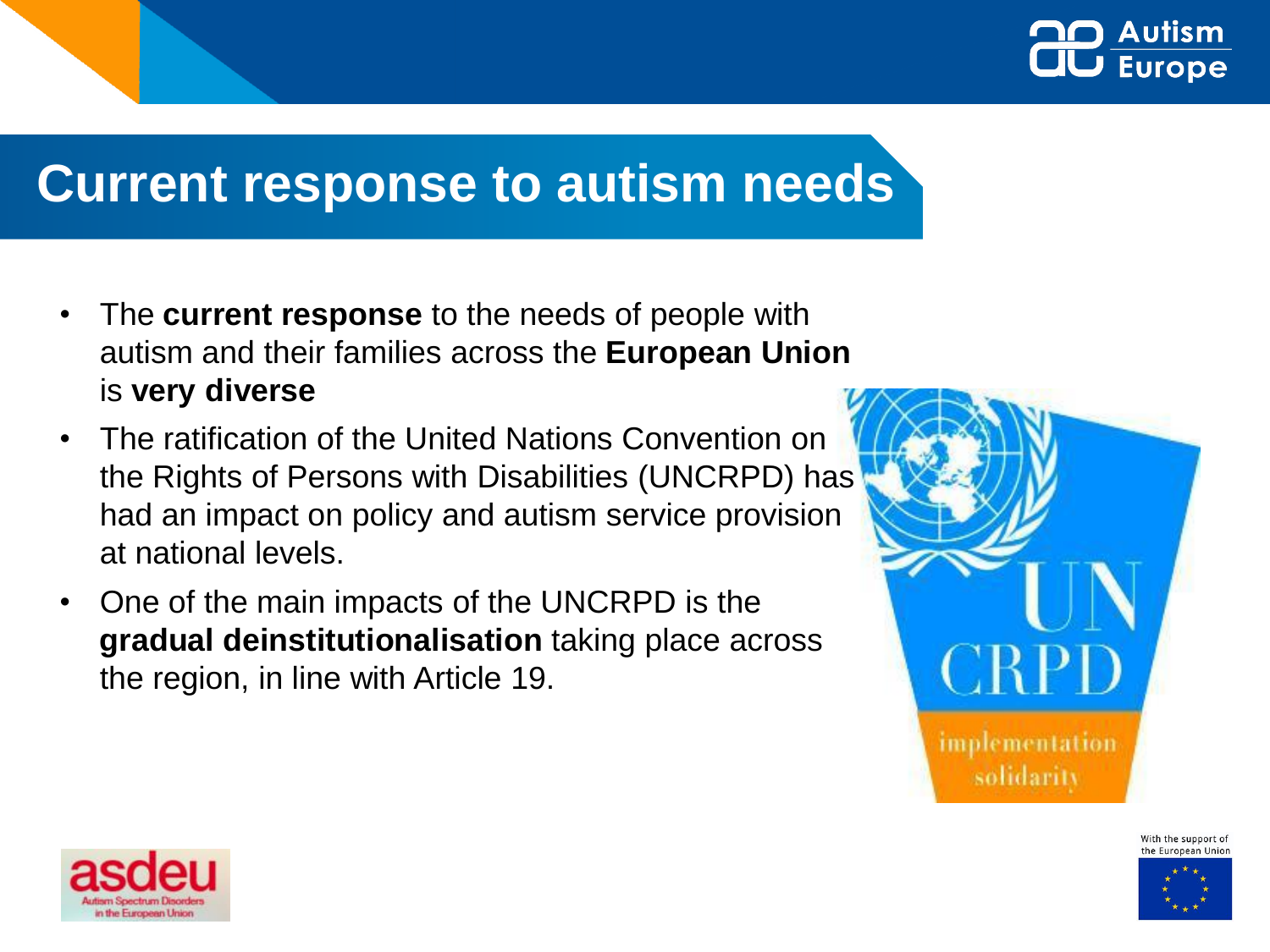

#### **Current response to autism needs**

- In most Member States, there is evidence of **increasing inclusion** of children with disabilities in mainstream educational settings, as well as measures to assist disabled people in accessing the labour market.
- But **people on the autism spectrum tend to remain amongst the most excluded group**, notably due to a lack of awareness and of adequate services to respond to their support needs.



With the support of the European Unior

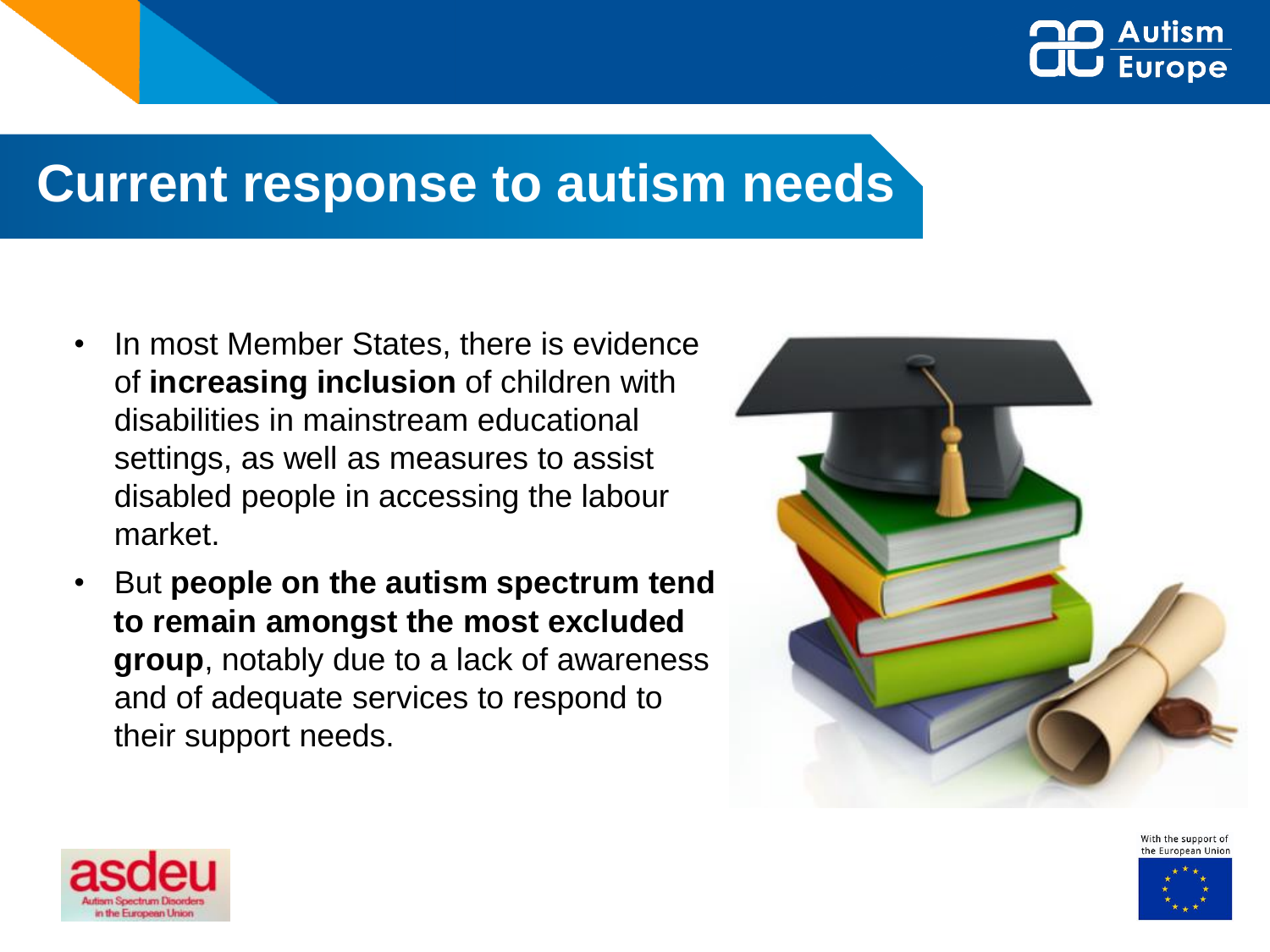

## **Autism strategies across the EU**

- Over the last decade, to tackle existing challenges, some countries and regions have adopted **autism-specific policies**. It varies from **single policies** to all-encompassing **national autism plans or strategies**;
- Currently **several Member States have national autism plan or strategies and some have autism-specific strategy or legislations**
- In other countries, autism-recommendations are implemented via more mainstreamed instruments.







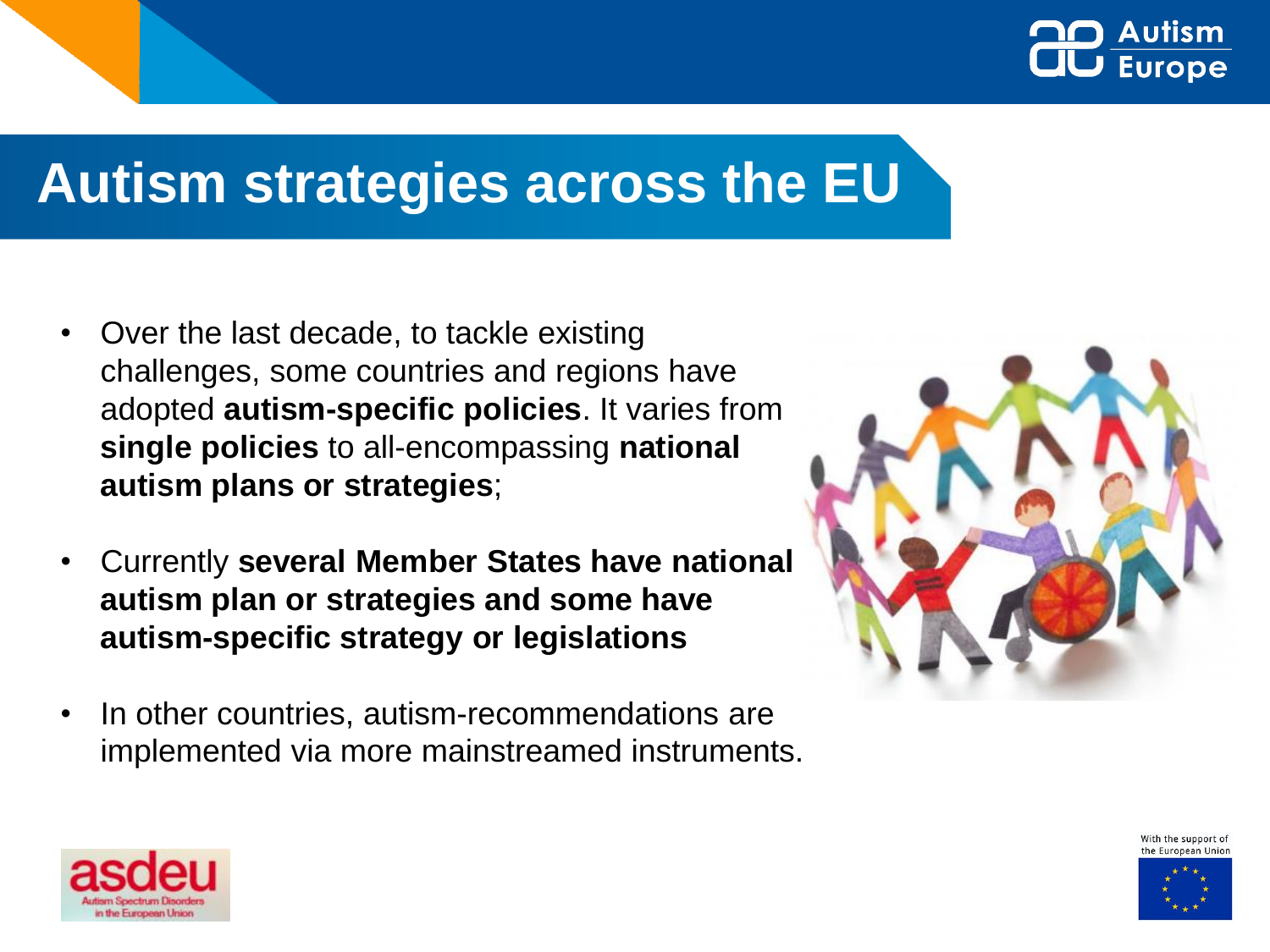

**Initial conclusions Research and consultation show that autism strategies having a positive impact notably have the following characteristics:** 

- **Practical approach**: **identification of the specific needs** of people concerned (children, young people, adults on the autism spectrum, but also families and carers).
- Thus designed **in close partnership with autistic people, their families and autism organisations**, and generally after public consultation.
- **Flexibility** to allow for revision without recurring to formal procedures
- **Direction and co-ordination of services** at national and regional levels
- Requirements for **on-going monitoring**
- **Adequate public funding** for their implementation.





With the support of the European Unior

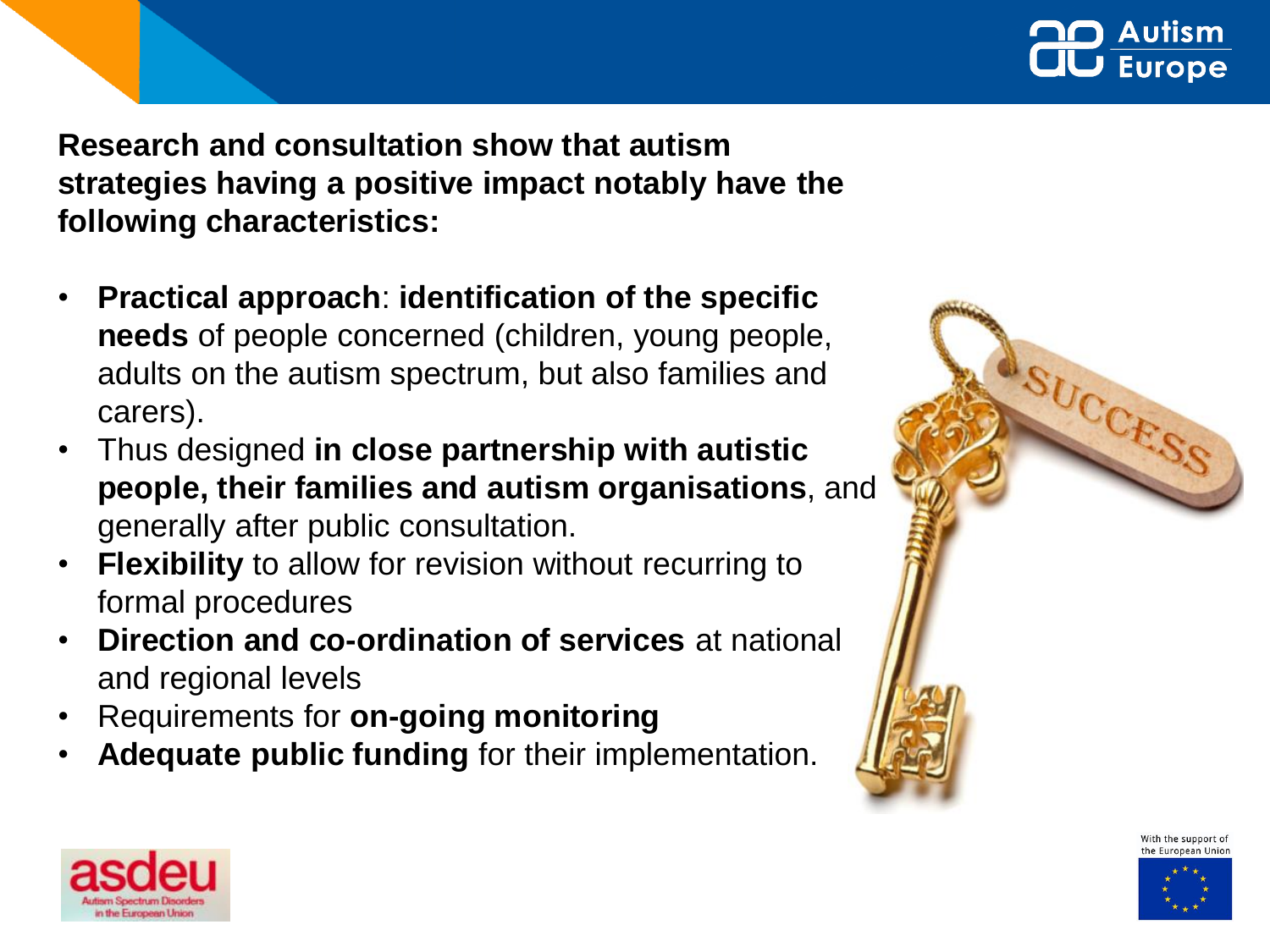

## **Why an EU strategy for autism?**

- **A strategy ensures an holistic and coheren**t **approach** to addressing a public health concern
- Action is taken in the **EU's areas of competence** to complement what is being done on a national level
- It enables the **branching into other policy areas**, **beyond health** to cover important fields of life
- Emphasis can be put on **funding joint research** and sharing **results across borders**.







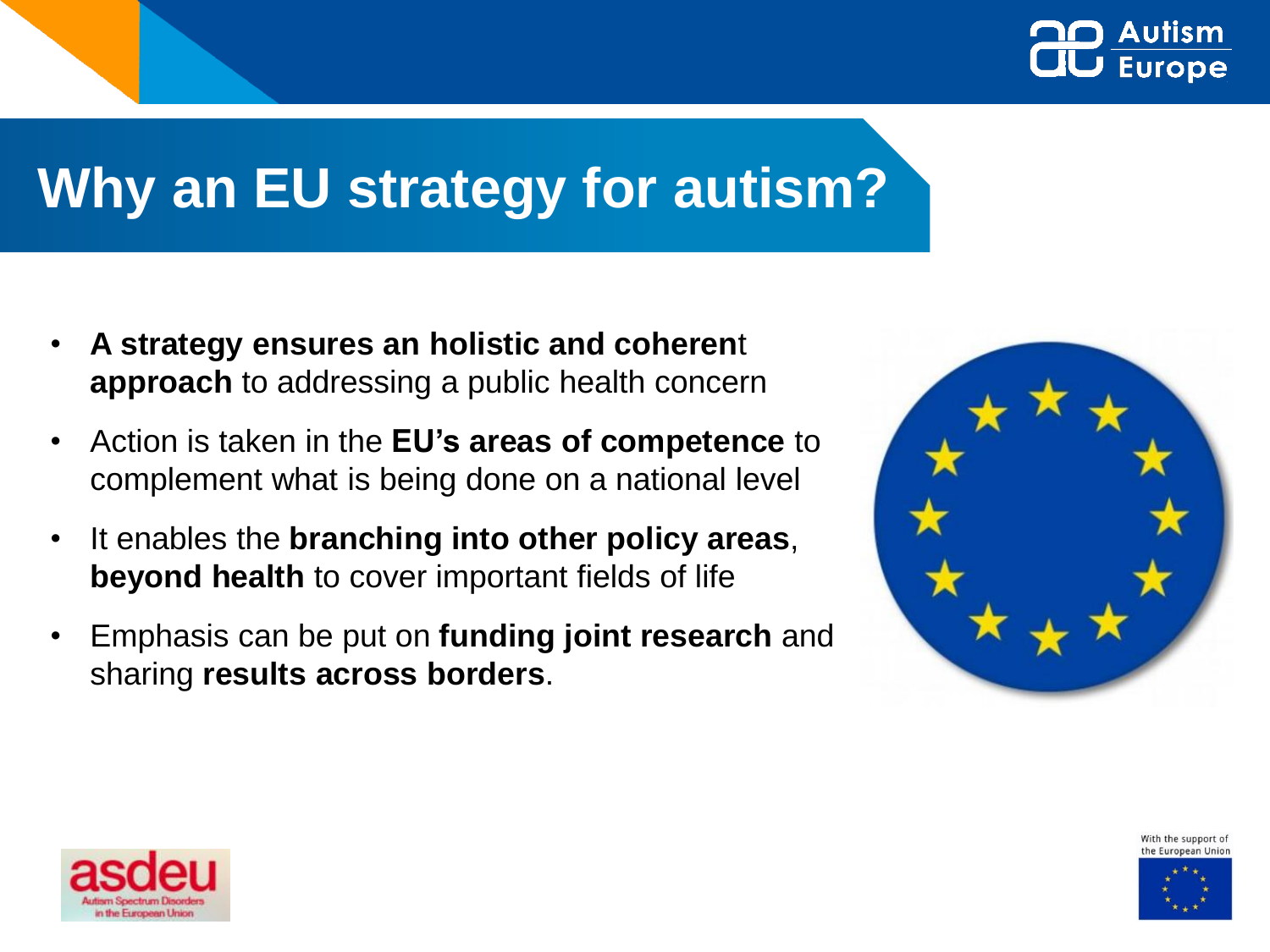

- **Common challenges** have been identified across Europe in relation to autism
- By working at the European level we can **foster cooperation and share good practices** to overcome these challenges.
- **Harmonisation accross Member states in various fields** would help autistic people and their families to more easily exercise right to **free movement**.
- **Help set minimum standards** for support and protection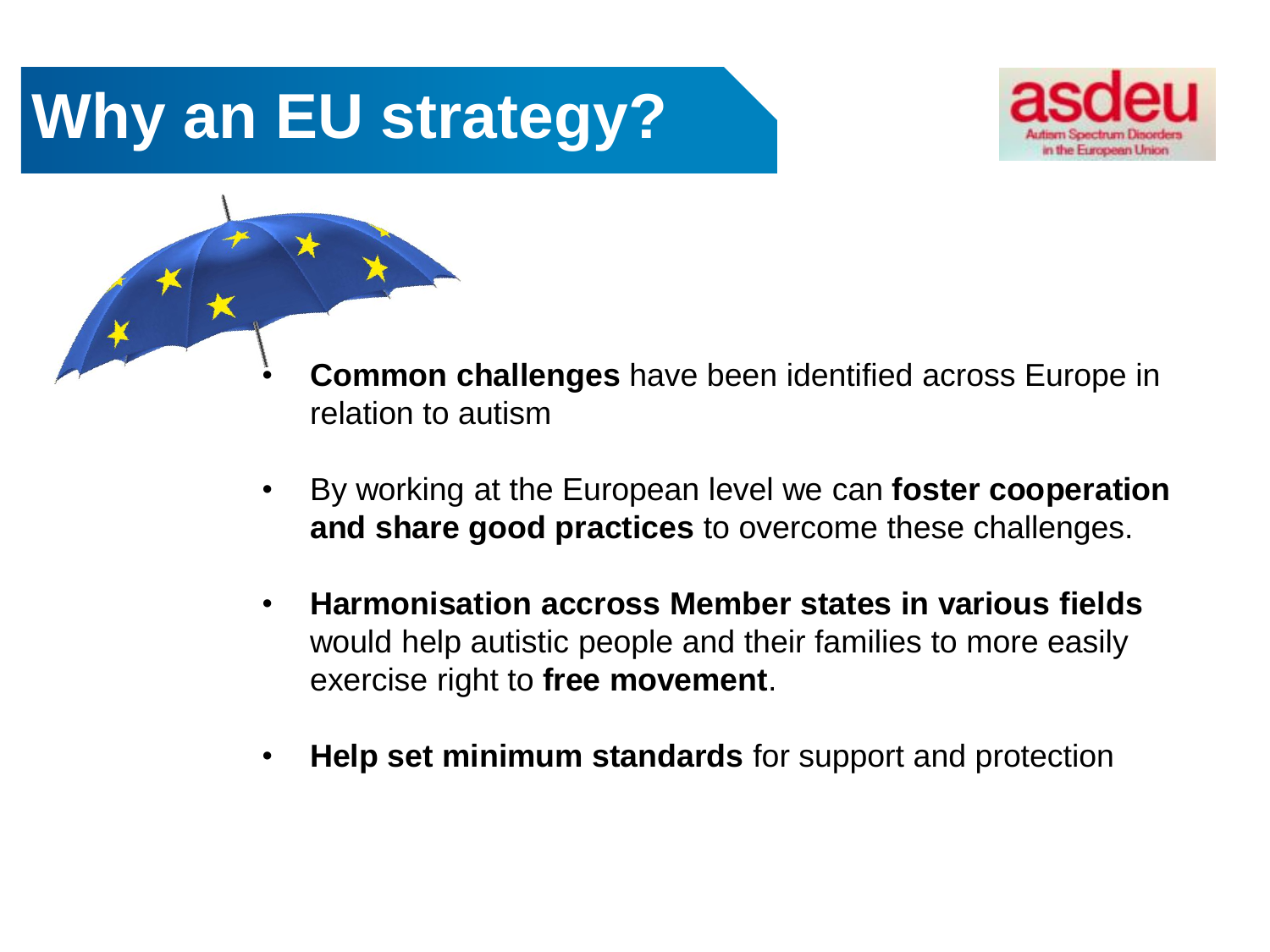

- **Avoiding duplication** of projects and actions in relation to autism and **better use of existing resources**
- EU strategies can help assist Member States in developing their **own, complementary, national strategies**



With the support of the European Union



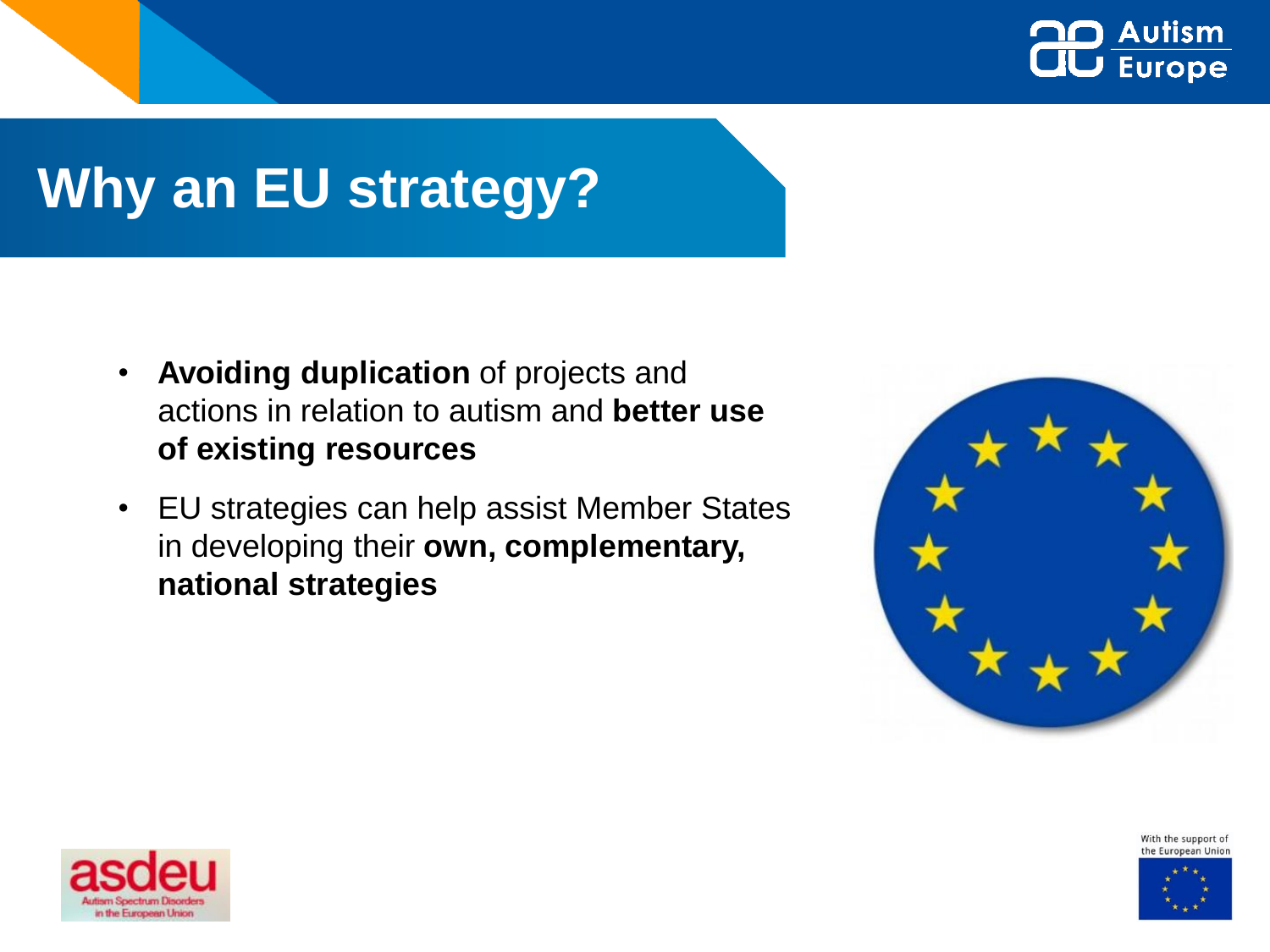

It would be **consistent with EU priorities** and help deliver on some of its key principles, such as :

- The principles of the **Pillar of Social rights** and
- **UN Convention on the Rights of People with Disabilities**

It is also supported by the members of the European parliament, with the adoption of the **Written declaration on autism in 2015.**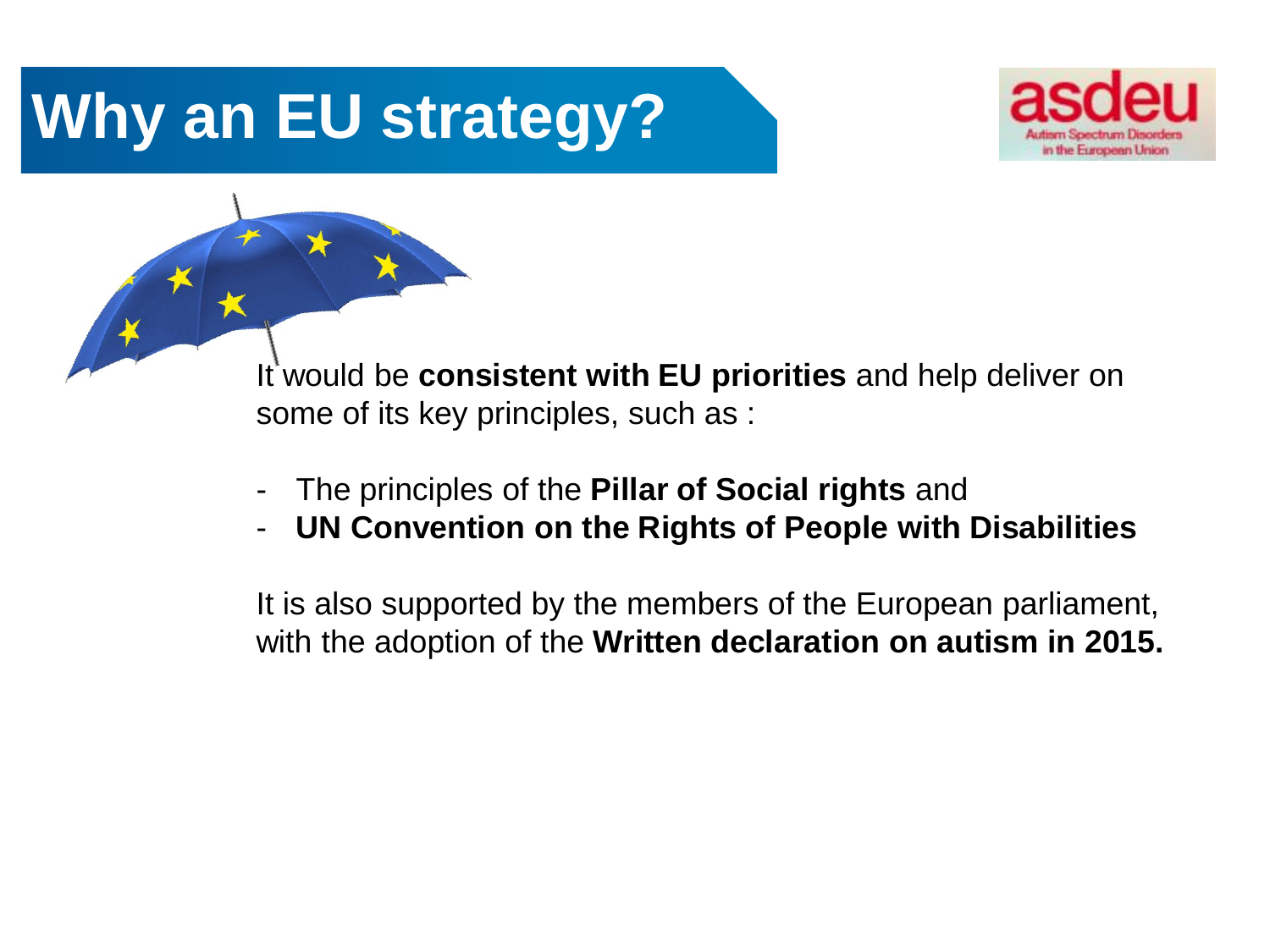

- **Examples of areas of actions that would benefit from cooperation:**
- **-** Screening and diagnosis (harmonisation of instruments and criteria)
- Post diagnosis support (EU guidelines on intervention, training of professionals)
- Access to education (training, common standards)
- Lifelong support (quality standards and exchange of good practices)
- Fostering employment and independant living (structural funds)
- Data collection and prevalence studies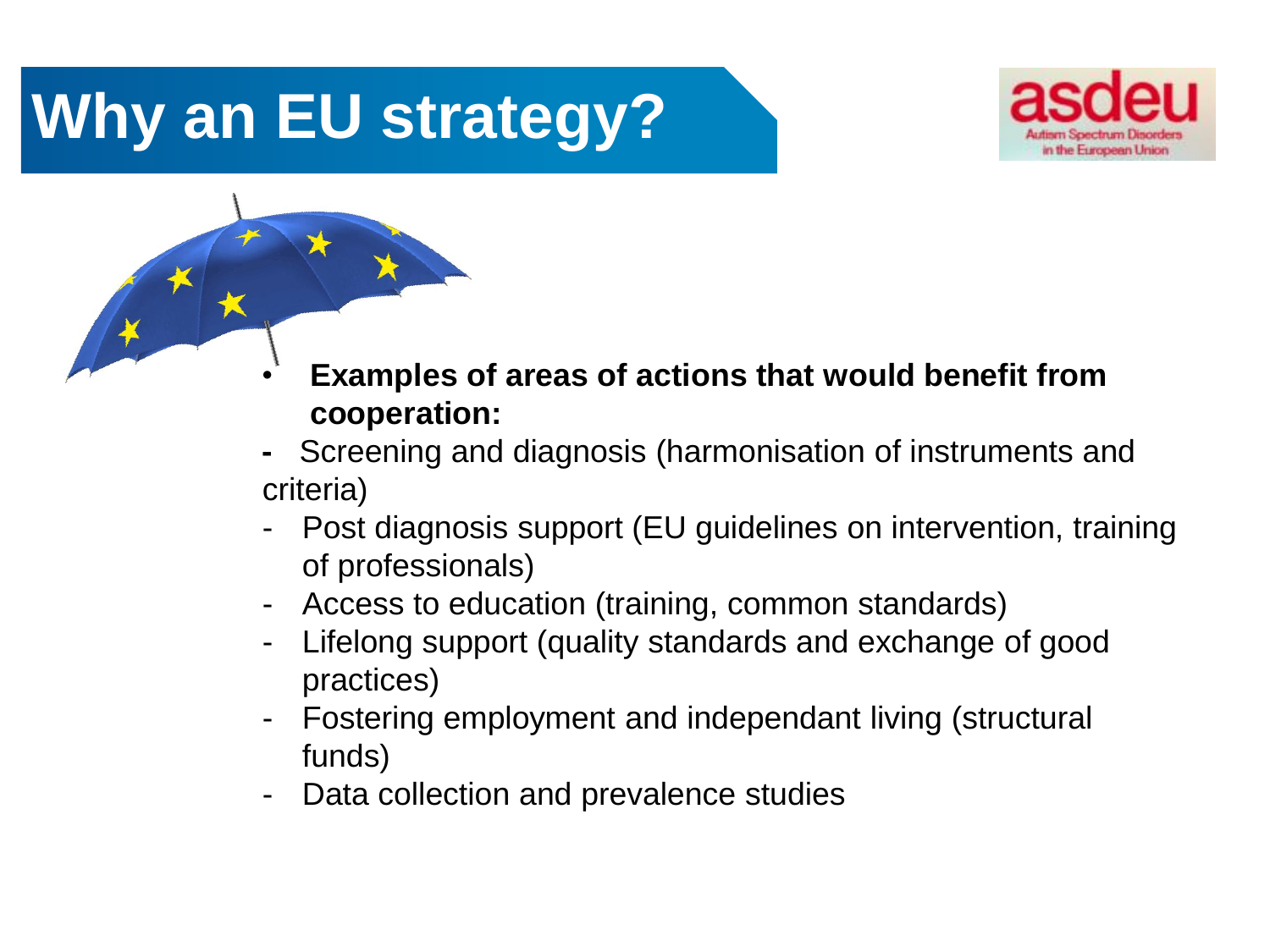

#### **Actions for autism at the EU level might therefore include:**

(1) **Encouraging Member States to adopt crosssectoral national strategies** or action plans to respond to the needs of autistic people, in line with the UNCRPD and international recommendations;

(2) **Promoting the coordination between Member States** of all relevant policies in the field of autism;

(3) **Producing guidelines to harmonise practices** and promote quality of support care and inclusion across Europe;





With the support of the European Ur

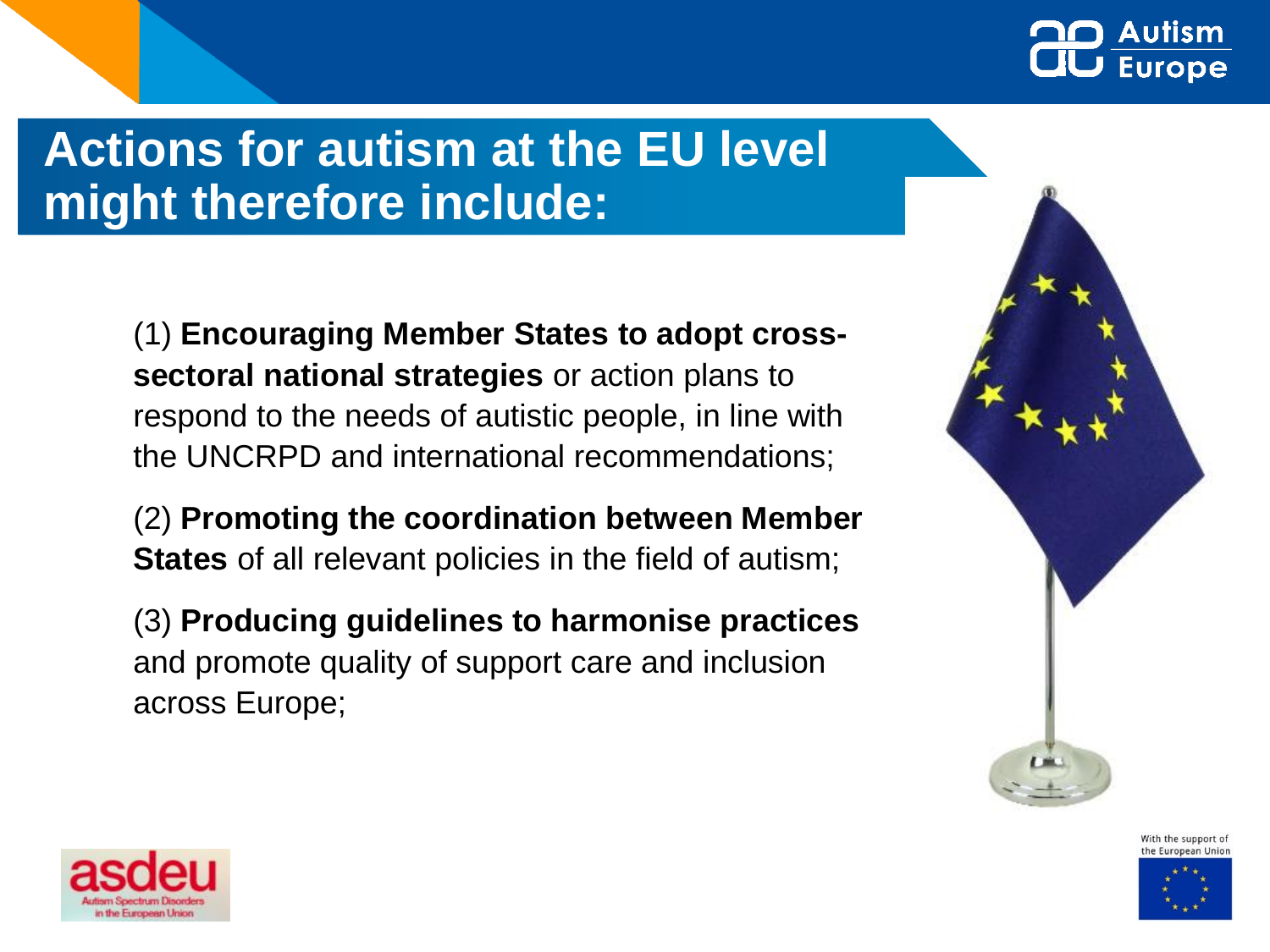

#### **Actions at the EU level might therefore include:**

(4) **Adopting principles of best practices** and fostering exchange between Member States;

(5) **Promoting training of professionals** across sectors;

(6) **Supporting research and networks of experts**  and partnering for progress across the EU;

(7) **Supporting and involving autistic people and their representative NGOs** throughout the process.







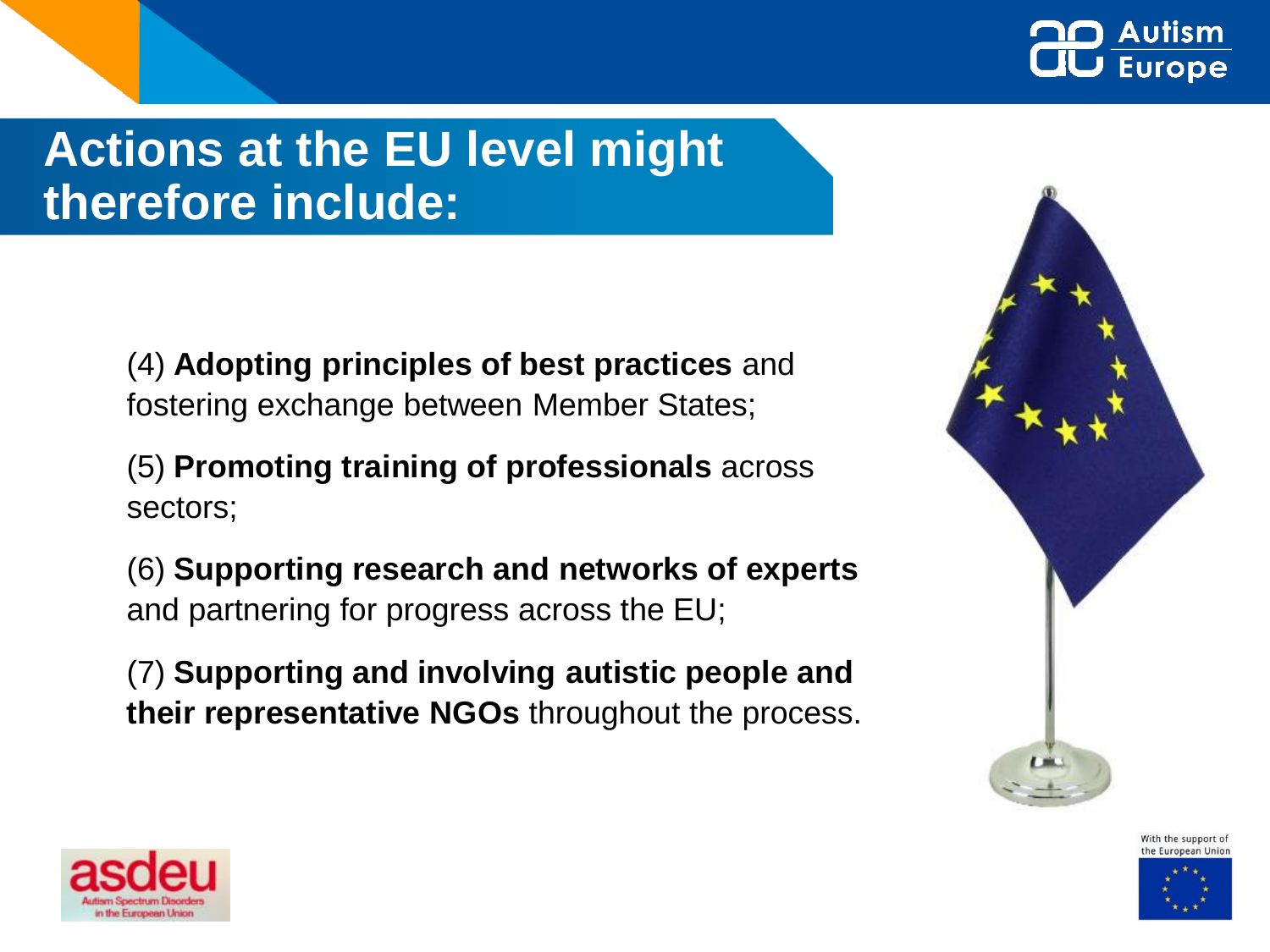



ASDEU has received funding from the European Commission in the framework of the Health and Consumers, Directorate-General.